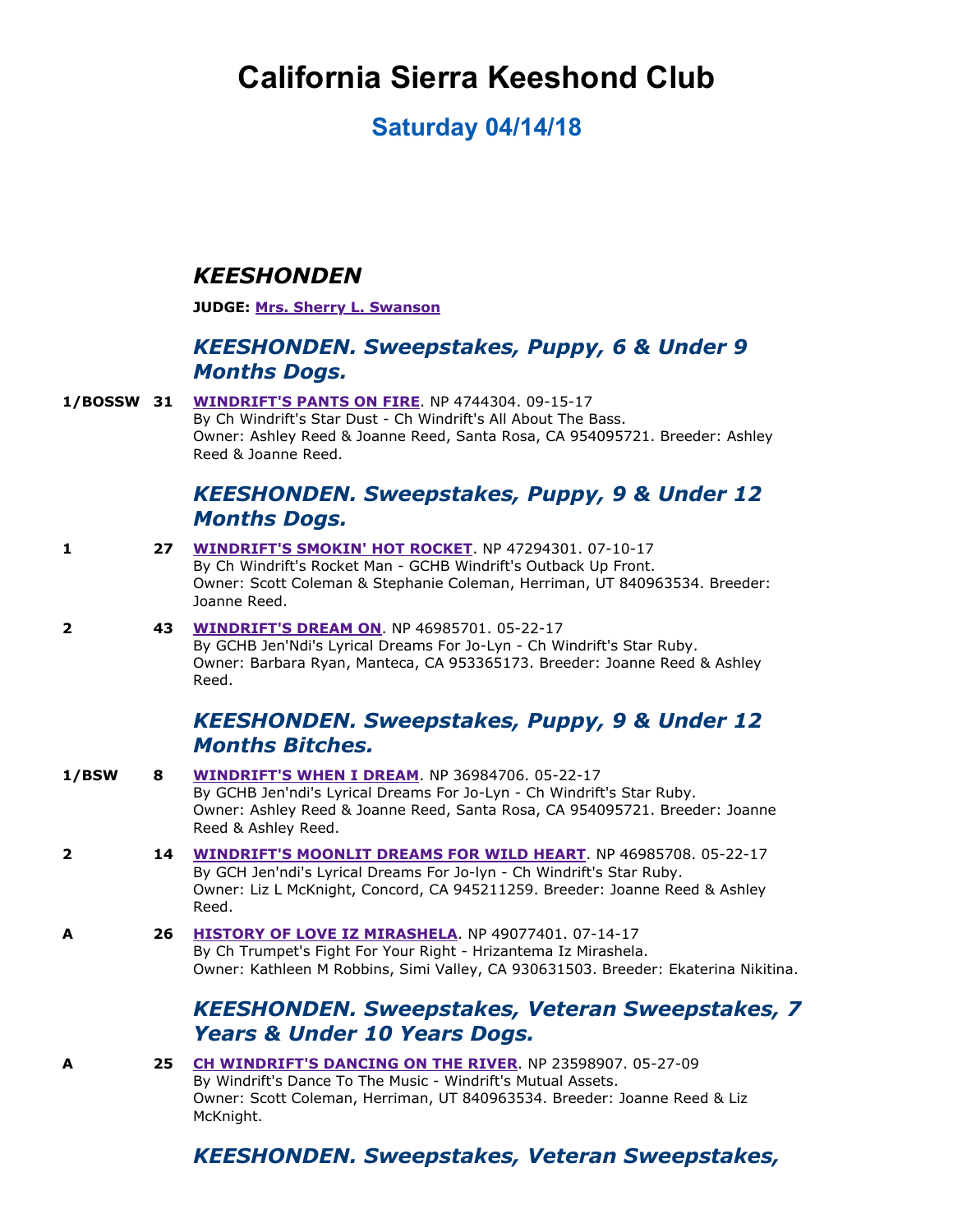#### *10 Years & Over Dogs.*

- **2 39 [GCHB WINDRIFT'S MOON OVER WALL STREET CGC](http://www.infodog.com/my/drlookup2.htm?makc=NP%2019066904&mdog=GCHB+Windrift%27s+Moon+Over+Wall+Street+CGC&wins=all)** Record NP 19066904. 12-30-07 By Windrift's Mutual Funds - Windrift's Moon Goddess. Owner: Richard & Mary Ward, Grants Pass, OR 975269765. Breeder: Joanne Reed.
- **1/BVSW 41 [GCHG WYNDJAMR'S WINWARD ISLE RN](http://www.infodog.com/my/drlookup2.htm?makc=NP%2010584802&mdog=GCHG+Wyndjamr%27s+Winward+Isle+RN&wins=all) And Record** NP 10584802. 08-25-05 By Ch Windrift's Wyndjamr Futures - Ch Wyndjamr's Clear Skies Ahead. Owner: Anita Williams & Robin Skinner, Clackamas, OR 970861684. Breeder: Robin G Skinner & Kenneth J Skinner.

**JUDGE: [Mr. Luis F. Sosa](http://www.infodog.com/show/judge/jdgprofile.htm?jn=45668)**

## *KEESHONDEN. Puppy, 6 & Under 9 Months Dogs.*

#### **JUDGE: [Mr. Luis F. Sosa](http://www.infodog.com/show/judge/jdgprofile.htm?jn=45668)**

**1/R 31 [WINDRIFT'S PANTS ON FIRE](http://www.infodog.com/my/drlookup2.htm?makc=NP%204744304&mdog=Windrift%27s+Pants+On+Fire&wins=all). NP 4744304. 09-15-17** By Ch Windrift's Star Dust - Ch Windrift's All About The Bass. Owner: Ashley Reed & Joanne Reed, Santa Rosa, CA 954095721. Breeder: Ashley Reed & Joanne Reed.

# *KEESHONDEN. Puppy, 9 & Under 12 Months Dogs.*

#### **JUDGE: [Mr. Luis F. Sosa](http://www.infodog.com/show/judge/jdgprofile.htm?jn=45668)**

- **1 <b>27 [WINDRIFT'S SMOKIN' HOT ROCKET](http://www.infodog.com/my/drlookup2.htm?makc=NP%2047294301&mdog=Windrift%27s+Smokin%27+Hot+Rocket&wins=all)**. NP 47294301. 07-10-17 By Ch Windrift's Rocket Man - GCHB Windrift's Outback Up Front. Owner: Scott Coleman & Stephanie Coleman, Herriman, UT 840963534. Breeder: Joanne Reed.
- **2 43 [WINDRIFT'S DREAM ON](http://www.infodog.com/my/drlookup2.htm?makc=NP%2046985701&mdog=Windrift%27s+Dream+On&wins=all).** NP 46985701. 05-22-17 By GCHB Jen'Ndi's Lyrical Dreams For Jo-Lyn - Ch Windrift's Star Ruby. Owner: Barbara Ryan, Manteca, CA 953365173. Breeder: Joanne Reed & Ashley Reed.

### *KEESHONDEN. Bred by Exhibitor Dogs.*

**JUDGE: [Mr. Luis F. Sosa](http://www.infodog.com/show/judge/jdgprofile.htm?jn=45668)**

- **1/W 49 [SKYLINE'S ABSOLUTE MEASURE](http://www.infodog.com/my/drlookup2.htm?makc=NP%2042954601&mdog=Skyline%27s+Absolute+Measure&wins=all). NP 42954601. 05-09-16**
- **(5 Points)** By GCHP Skyline's Unit Of Measure - Ch Skyline's Good Tidings. Owner: Kristen Cullen DVM & Susan Cullen, Wilton, CA 956939466. Breeder: Kristen Cullen DVM & Susan Cullen.

#### **KEESHONDEN. American-Bred Dogs.**

**JUDGE: [Mr. Luis F. Sosa](http://www.infodog.com/show/judge/jdgprofile.htm?jn=45668)**

**1 9 [SUMMERWIND'S ROMANCING THE STONE](http://www.infodog.com/my/drlookup2.htm?makc=NP%2043263101&mdog=Summerwind%27s+Romancing+The+Stone&wins=all)**. NP 43263101. 05-16-16 By GCHP Skyline's Unit Of Measure Ch Summerwind's Who Cut The Cheese. Owner: Jill Dubbs & Larry Dubbs & Jean Gauchat-Hargis & Joshua Hargis, Cameron Park, CA 956829020. Breeder: Jean Gauchat-Hargis & Joshua Hargis.

# *KEESHONDEN. Open Dogs.*

**JUDGE: [Mr. Luis F. Sosa](http://www.infodog.com/show/judge/jdgprofile.htm?jn=45668)**

- **2 <b>11** [WILDHEARTS HARVEST MOON](http://www.infodog.com/my/drlookup2.htm?makc=NP%2038158303&mdog=Wildhearts+Harvest+Moon&wins=all). NP 38158303. 09-20-14 By GCH Windrifts Non-Negotiable Asset - GCH Windrifts Moondancer For Wildheart. Owner: Jeanne Kilkenny-Turk, Vallejo, CA 945904708. Breeder: Liz McKnight & Joanne Reed.
- **1 17 SHAMROCK-CEDARHILLS SOMETHING SO RIGHT**. NP 42998202. 04-27-16 By Cedarhills Shamrock Some Like It Hot - GCH Shamrock-Kealoha Plays With Knives At Cedarhills RN.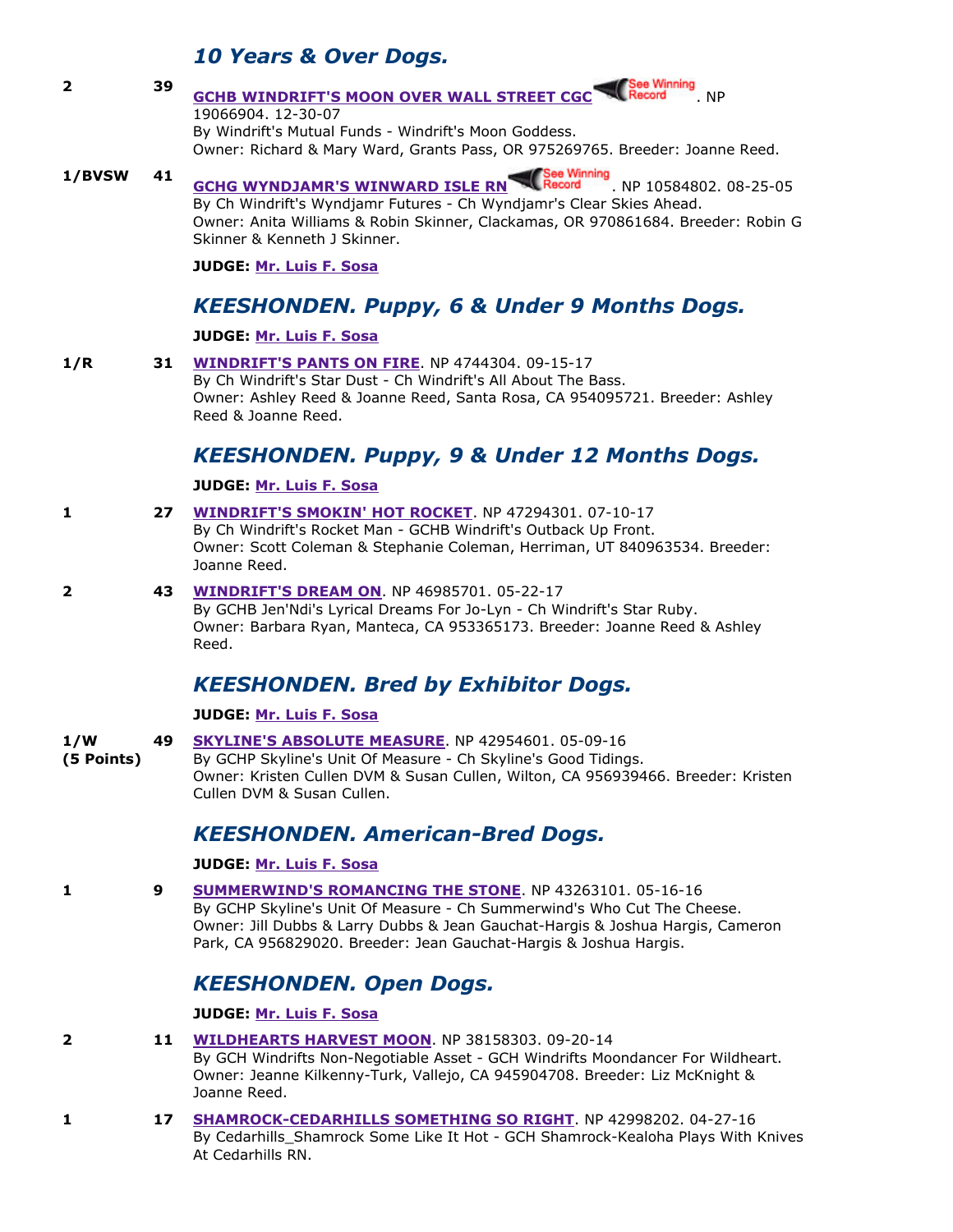Owner: Richard & Mary Ward, Grants Pass, OR 975269765. Breeder: Shannon Kelly & Teresa Cook & Brian Cook & Laura Lenci.

#### **4 <b>23 [WINDRIFT'S LIVING THE DREAM](http://www.infodog.com/my/drlookup2.htm?makc=NP%2043989204&mdog=Windrift%27s+Living+The+Dream&wins=all)**. NP 43989204. 09-24-16 By GCHB Jen'Ndi's Lyrical Dreams For Jo-Lyn - Ch Windrift's Star Ruby. Owner: Fred & Judy Hirsch, Riverton, UT 840967303. Breeder: Joanne Reed.

**3 <b>35** [SKYLINE SUMMERWIND'S EMINENT DOMAIN](http://www.infodog.com/my/drlookup2.htm?makc=NP%2041995401&mdog=Skyline+Summerwind%27s+Eminent+Domain&wins=all). NP 41995401. 12-25-15 By Ch Summerwind's Time Keeper GCH Skyline's Purrsonal Selection. Owner: Karen & Geoffrey Yuen & Joshua Hargis & Jean Gauchat-Hargis, Fairfield, CA 945337083. Breeder: Susan Cullen & Kristen Cullen DVM.

#### *KEESHONDEN. Puppy, 9 & Under 12 Months Bitches.*

**JUDGE: [Mr. Luis F. Sosa](http://www.infodog.com/show/judge/jdgprofile.htm?jn=45668)**

- **1 <b>14** [WINDRIFT'S MOONLIT DREAMS FOR WILD HEART](http://www.infodog.com/my/drlookup2.htm?makc=NP%2046985708&mdog=Windrift%27s+Moonlit+Dreams+For+Wild+Heart&wins=all). NP 46985708. 05-22-17 By GCH Jen'ndi's Lyrical Dreams For Jo-lyn - Ch Windrift's Star Ruby. Owner: Liz L McKnight, Concord, CA 945211259. Breeder: Joanne Reed & Ashley Reed.
- **2 <b>26 [HISTORY OF LOVE IZ MIRASHELA](http://www.infodog.com/my/drlookup2.htm?makc=NP%2049077401&mdog=History+Of+Love+Iz+Mirashela&wins=all)**. NP 49077401. 07-14-17 By Ch Trumpet's Fight For Your Right - Hrizantema Iz Mirashela. Owner: Kathleen M Robbins, Simi Valley, CA 930631503. Breeder: Ekaterina Nikitina.

#### *KEESHONDEN. Bred by Exhibitor Bitches.*

#### **JUDGE: [Mr. Luis F. Sosa](http://www.infodog.com/show/judge/jdgprofile.htm?jn=45668)**

- **1/W/BW [WINDRIFT'S WHEN I DREAM](http://www.infodog.com/my/drlookup2.htm?makc=NP%2036984706&mdog=Windrift%27s+When+I+Dream&wins=all).** NP 36984706. 05-22-17
- **(5 Points)** By GCHB Jen'ndi's Lyrical Dreams For Jo-Lyn - Ch Windrift's Star Ruby. Owner: Ashley Reed & Joanne Reed, Santa Rosa, CA 954095721. Breeder: Joanne Reed & Ashley Reed.

#### *KEESHONDEN. Open Bitches.*

#### **JUDGE: [Mr. Luis F. Sosa](http://www.infodog.com/show/judge/jdgprofile.htm?jn=45668)**

**1/R 18 [WINDRIFT'S DRESSED LIKE A DAYDREAM](http://www.infodog.com/my/drlookup2.htm?makc=NP%2043989201&mdog=Windrift%27s+Dressed+Like+A+Daydream&wins=all)**. NP 43989201. 09-24-16 By GCHB Jen'Ndi's Lyrical Dreams For Jo-Lyn - Ch Windrift's Star Ruby. Owner: Marty Huck, Rocklin, CA 956773392. Breeder: Joanne Reed.

#### *KEESHONDEN. Veteran, 7 Years & Under 10 Years Dogs.*

**JUDGE: [Mr. Luis F. Sosa](http://www.infodog.com/show/judge/jdgprofile.htm?jn=45668)**

**1 <b>15** [GCH SKYLINE'S UNIT OF MEASURE](http://www.infodog.com/my/drlookup2.htm?makc=NP%2024958101&mdog=GCH+Skyline%27s+Unit+Of+Measure&wins=all). NP 24958101. 11-15-09

By Ch Kemonts Skyline's Game Boy - Ch Skyline's Fishing For Compliments. Owner: Jean Gauchat-Hargis & Joshua Hargis & Kristen Cullen DVM & Susan Cullen, Sacramento, CA 958190293. Breeder: Kristen Cullen DVM & Susan Cullen.

#### *KEESHONDEN. Veteran, 10 Years & Over Dogs.*

**JUDGE: [Mr. Luis F. Sosa](http://www.infodog.com/show/judge/jdgprofile.htm?jn=45668)**

**2 39 [GCHB WINDRIFT'S MOON OVER WALL STREET CGC](http://www.infodog.com/my/drlookup2.htm?makc=NP%2019066904&mdog=GCHB+Windrift%27s+Moon+Over+Wall+Street+CGC&wins=all)** Record NP

19066904. 12-30-07 By Windrift's Mutual Funds - Windrift's Moon Goddess. Owner: Richard & Mary Ward, Grants Pass, OR 975269765. Breeder: Joanne Reed.

**1 41 [GCHG WYNDJAMR'S WINWARD ISLE RN](http://www.infodog.com/my/drlookup2.htm?makc=NP%2010584802&mdog=GCHG+Wyndjamr%27s+Winward+Isle+RN&wins=all) Record NP 10584802. 08-25-05** By Ch Windrift's Wyndjamr Futures - Ch Wyndjamr's Clear Skies Ahead. Owner: Anita Williams & Robin Skinner, Clackamas, OR 970861684. Breeder: Robin G Skinner & Kenneth J Skinner.

### *KEESHONDEN. Best of Breed Competition.*